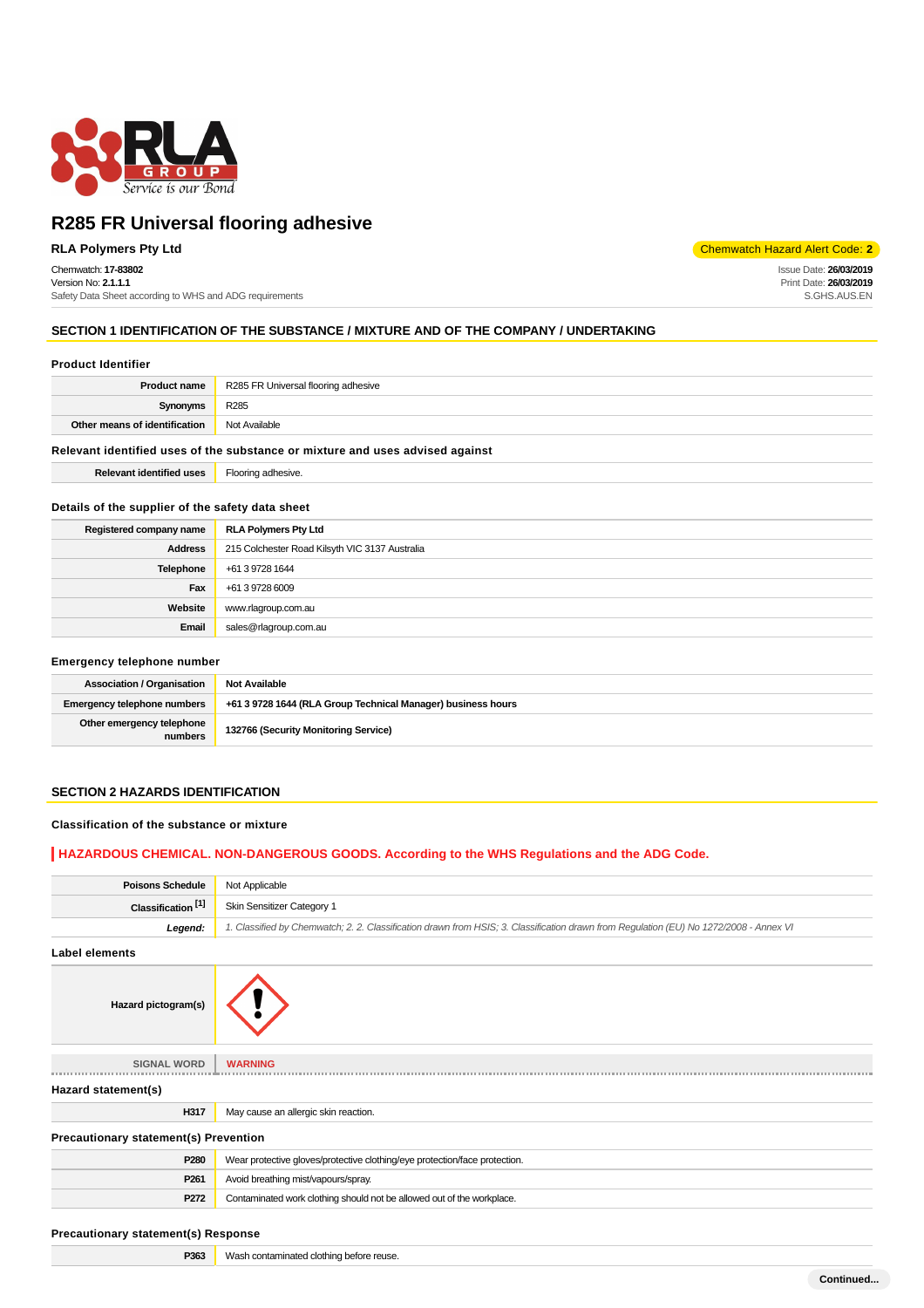|                                                                               | <b>P302+P352</b> IF ON SKIN: Wash with plenty of soap and water. |  |  |  |  |
|-------------------------------------------------------------------------------|------------------------------------------------------------------|--|--|--|--|
| If skin irritation or rash occurs: Get medical advice/attention.<br>P333+P313 |                                                                  |  |  |  |  |
| <b>Precautionary statement(s) Storage</b>                                     |                                                                  |  |  |  |  |

### Not Applicable

**Precautionary statement(s) Disposal**

**P501** Dispose of contents/container in accordance with local regulations.

## **SECTION 3 COMPOSITION / INFORMATION ON INGREDIENTS**

### **Substances**

See section below for composition of Mixtures

### **Mixtures**

| <b>CAS No</b> | %[weight] | Name                                       |
|---------------|-----------|--------------------------------------------|
| 8050-09-7     | 1-4       | rosin-colophony                            |
| 111-76-2      | 1-4       | ethylene glycol monobutyl ether            |
| Not Available | >60       | Ingredients determined not to be hazardous |

### **SECTION 4 FIRST AID MEASURES**

#### **Description of first aid measures**

| <b>Eye Contact</b>  | If this product comes in contact with the eyes:<br>• Wash out immediately with fresh running water.<br>Ensure complete irrigation of the eye by keeping eyelids apart and away from eye and moving the eyelids by occasionally lifting the upper and lower lids.<br>► Seek medical attention without delay; if pain persists or recurs seek medical attention.<br>► Removal of contact lenses after an eye injury should only be undertaken by skilled personnel.                                                    |
|---------------------|----------------------------------------------------------------------------------------------------------------------------------------------------------------------------------------------------------------------------------------------------------------------------------------------------------------------------------------------------------------------------------------------------------------------------------------------------------------------------------------------------------------------|
| <b>Skin Contact</b> | If skin contact occurs:<br>Inmediately remove all contaminated clothing, including footwear.<br>Flush skin and hair with running water (and soap if available).<br>▶ Seek medical attention in event of irritation.                                                                                                                                                                                                                                                                                                  |
| Inhalation          | If fumes, aerosols or combustion products are inhaled remove from contaminated area.<br>• Other measures are usually unnecessary.                                                                                                                                                                                                                                                                                                                                                                                    |
| Ingestion           | If swallowed do <b>NOT</b> induce vomiting.<br>If vomiting occurs, lean patient forward or place on left side (head-down position, if possible) to maintain open airway and prevent aspiration.<br>• Observe the patient carefully.<br>► Never give liquid to a person showing signs of being sleepy or with reduced awareness; i.e. becoming unconscious.<br>Give water to rinse out mouth, then provide liquid slowly and as much as casualty can comfortably drink.<br>$\blacktriangleright$ Seek medical advice. |

**Indication of any immediate medical attention and special treatment needed**

Treat symptomatically.

### **SECTION 5 FIREFIGHTING MEASURES**

#### **Extinguishing media**

- $\blacktriangleright$  There is no restriction on the type of extinguisher which may be used.
- ► Use extinguishing media suitable for surrounding area.

### **Special hazards arising from the substrate or mixture**

**Fire Incompatibility** None known.

| <b>Advice for firefighters</b> |                                                                                                                                                                                                                                                                                                                       |  |  |  |  |
|--------------------------------|-----------------------------------------------------------------------------------------------------------------------------------------------------------------------------------------------------------------------------------------------------------------------------------------------------------------------|--|--|--|--|
| <b>Fire Fighting</b>           | Alert Fire Brigade and tell them location and nature of hazard.<br>$\blacktriangleright$ Wear breathing apparatus plus protective gloves in the event of a fire.<br>Prevent, by any means available, spillage from entering drains or water courses.<br>• Use fire fighting procedures suitable for surrounding area. |  |  |  |  |
| <b>Fire/Explosion Hazard</b>   | $\triangleright$ Non combustible.<br>• Not considered a significant fire risk, however containers may burn.<br>May emit poisonous fumes.<br>May emit corrosive fumes.                                                                                                                                                 |  |  |  |  |
| <b>HAZCHEM</b>                 | Not Applicable                                                                                                                                                                                                                                                                                                        |  |  |  |  |

### **SECTION 6 ACCIDENTAL RELEASE MEASURES**

**Personal precautions, protective equipment and emergency procedures** See section 8

See section 12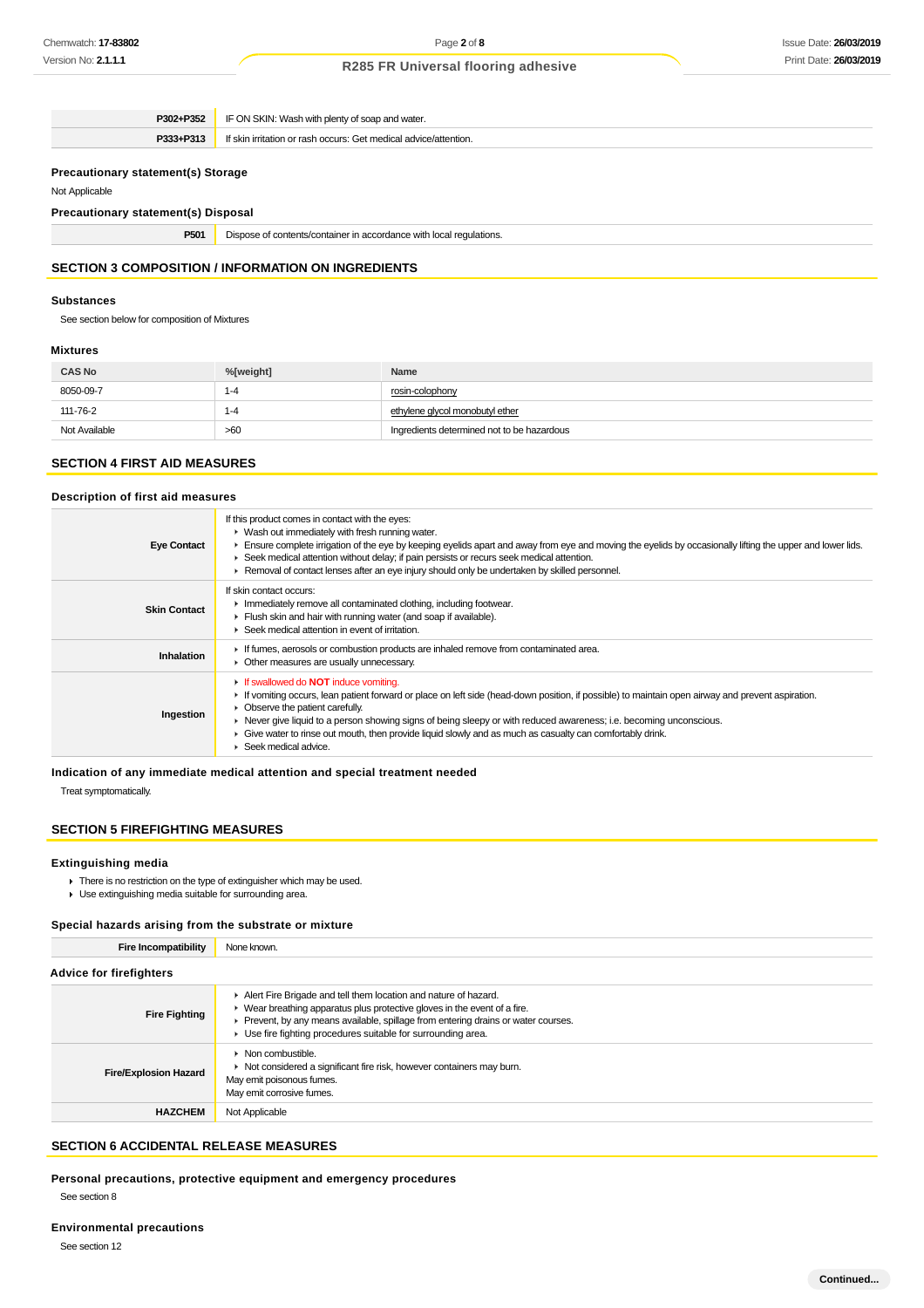### **Methods and material for containment and cleaning up**

| <b>Minor Spills</b> | • Clean up all spills immediately.<br>Avoid breathing vapours and contact with skin and eyes.<br>• Control personal contact with the substance, by using protective equipment.<br>• Contain and absorb spill with sand, earth, inert material or vermiculite. |
|---------------------|---------------------------------------------------------------------------------------------------------------------------------------------------------------------------------------------------------------------------------------------------------------|
| <b>Major Spills</b> | Moderate hazard.<br>$\triangleright$ Clear area of personnel and move upwind.<br>Alert Fire Brigade and tell them location and nature of hazard.<br>▶ Wear breathing apparatus plus protective gloves.                                                        |

Personal Protective Equipment advice is contained in Section 8 of the SDS.

### **SECTION 7 HANDLING AND STORAGE**

### **Precautions for safe handling**

| Safe handling     | DO NOT allow clothing wet with material to stay in contact with skin<br>Avoid all personal contact, including inhalation.<br>• Wear protective clothing when risk of exposure occurs.<br>• Use in a well-ventilated area.<br>Avoid contact with moisture. |
|-------------------|-----------------------------------------------------------------------------------------------------------------------------------------------------------------------------------------------------------------------------------------------------------|
| Other information | Store in original containers.<br>▶ Keep containers securely sealed.<br>Store in a cool, dry, well-ventilated area.<br>Store away from incompatible materials and foodstuff containers.                                                                    |

### **Conditions for safe storage, including any incompatibilities**

| Suitable container      | • Polyethylene or polypropylene container.<br>• Packing as recommended by manufacturer.<br>Check all containers are clearly labelled and free from leaks. |
|-------------------------|-----------------------------------------------------------------------------------------------------------------------------------------------------------|
| Storage incompatibility | None known                                                                                                                                                |

### **SECTION 8 EXPOSURE CONTROLS / PERSONAL PROTECTION**

### **Control parameters**

### **OCCUPATIONAL EXPOSURE LIMITS (OEL)**

### **INGREDIENT DATA**

| Source                          | Ingredient                                                | <b>Material name</b>                   | <b>TWA</b> |               | <b>STEL</b>         |                    | Peak    | <b>Notes</b>                   |  |
|---------------------------------|-----------------------------------------------------------|----------------------------------------|------------|---------------|---------------------|--------------------|---------|--------------------------------|--|
| Australia Exposure Standards    | ethylene glycol monobutyl ether                           | 20 ppm / 96.9 mg/m3<br>2-Butoxyethanol |            |               |                     | 242 mg/m3 / 50 ppm |         | Not Available<br>Not Available |  |
| <b>EMERGENCY LIMITS</b>         |                                                           |                                        |            |               |                     |                    |         |                                |  |
| Ingredient                      | <b>Material name</b>                                      |                                        |            |               | TEEL-1              | TEEL-2             |         | TEEL-3                         |  |
| rosin-colophony                 | Rosin core solder decomposition products; (Colophony Gum) | 72 mg/m3                               | 790 mg/m3  |               | 1,500 mg/m3         |                    |         |                                |  |
| ethylene glycol monobutyl ether | Butoxyethanol, 2-; (Glycol ether EB)                      |                                        |            | 60 ppm        | $120$ ppm           |                    | 700 ppm |                                |  |
|                                 |                                                           |                                        |            |               |                     |                    |         |                                |  |
| Ingredient                      | <b>Original IDLH</b>                                      |                                        |            |               | <b>Revised IDLH</b> |                    |         |                                |  |
| rosin-colophony                 | Not Available                                             |                                        |            | Not Available |                     |                    |         |                                |  |

ethylene glycol monobutyl ether 700 ppm Not Available and The Mot Available and The Mot Available and The Mot Available

### **Exposure controls**

| Appropriate engineering<br>controls | Engineering controls are used to remove a hazard or place a barrier between the worker and the hazard. Well-designed engineering controls can be<br>highly effective in protecting workers and will typically be independent of worker interactions to provide this high level of protection.<br>The basic types of engineering controls are:<br>Process controls which involve changing the way a job activity or process is done to reduce the risk.<br>Enclosure and/or isolation of emission source which keeps a selected hazard "physically" away from the worker and ventilation that strategically "adds" and<br>"removes" air in the work environment. |
|-------------------------------------|-----------------------------------------------------------------------------------------------------------------------------------------------------------------------------------------------------------------------------------------------------------------------------------------------------------------------------------------------------------------------------------------------------------------------------------------------------------------------------------------------------------------------------------------------------------------------------------------------------------------------------------------------------------------|
| <b>Personal protection</b>          |                                                                                                                                                                                                                                                                                                                                                                                                                                                                                                                                                                                                                                                                 |
| Eye and face protection             | Safety glasses with side shields.<br>Chemical goggles.<br>► Contact lenses may pose a special hazard; soft contact lenses may absorb and concentrate irritants. A written policy document, describing the wearing<br>of lenses or restrictions on use, should be created for each workplace or task.                                                                                                                                                                                                                                                                                                                                                            |
| <b>Skin protection</b>              | See Hand protection below                                                                                                                                                                                                                                                                                                                                                                                                                                                                                                                                                                                                                                       |
| Hands/feet protection               | ▶ Wear chemical protective gloves, e.g. PVC.<br>• Wear safety footwear or safety gumboots, e.g. Rubber<br><b>NOTE:</b><br>The material may produce skin sensitisation in predisposed individuals. Care must be taken, when removing gloves and other protective equipment, to<br>avoid all possible skin contact.<br>▶ Contaminated leather items, such as shoes, belts and watch-bands should be removed and destroyed.<br>The selection of suitable gloves does not only depend on the material, but also on further marks of quality which vary from manufacturer to manufacturer.                                                                           |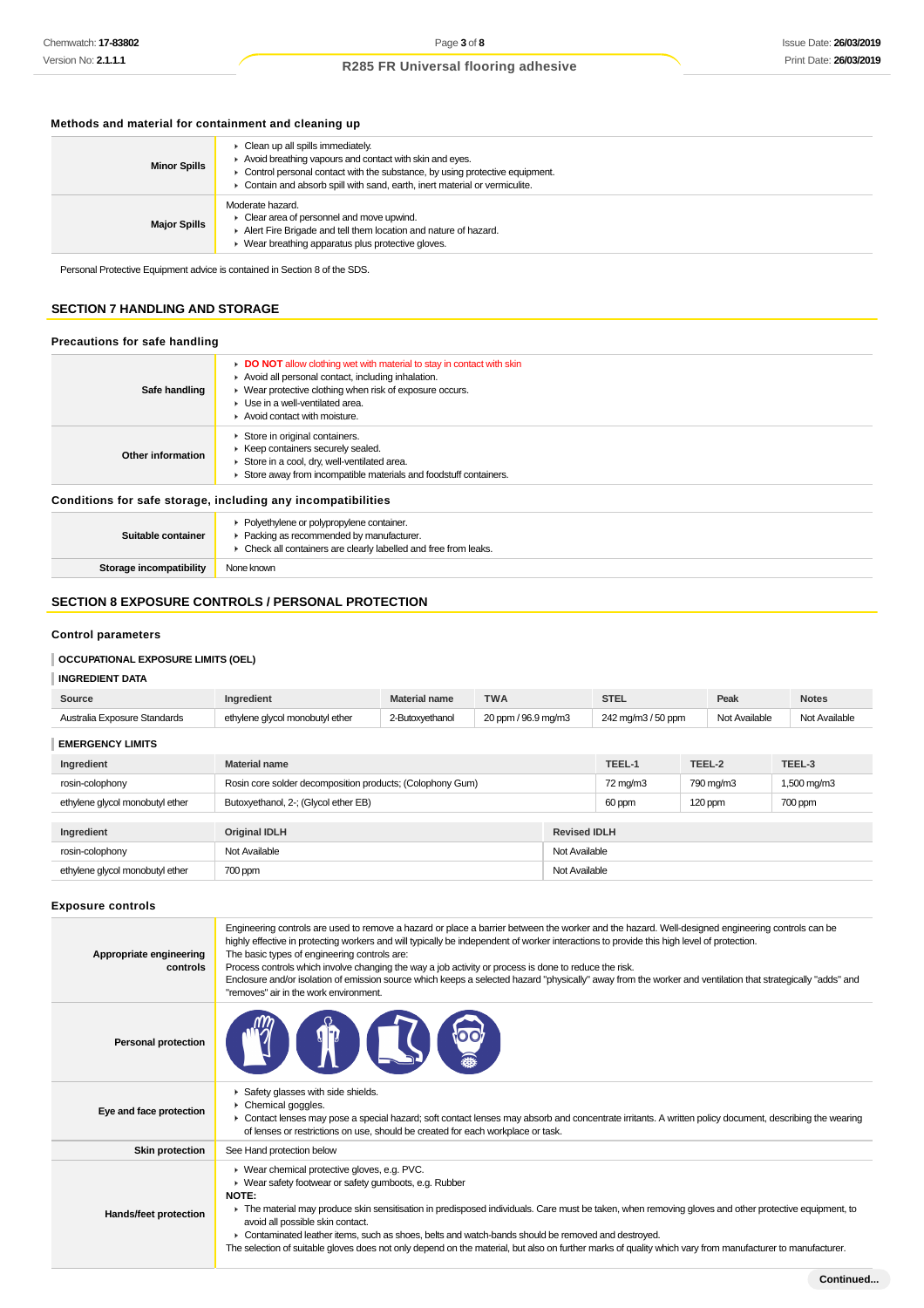Where the chemical is a preparation of several substances, the resistance of the glove material can not be calculated in advance and has therefore to be checked prior to the application. The exact break through time for substances has to be obtained from the manufacturer of the protective gloves and.has to be observed when making a final choice. Personal hygiene is a key element of effective hand care. **Body protection** See Other protection below **Other protection Coveralls.** ▶ P.V.C. apron. Barrier cream.

#### **Recommended material(s)**

#### **GLOVE SELECTION INDEX**

Glove selection is based on a modified presentation of the:

 **"Forsberg Clothing Performance Index".**

 The effect(s) of the following substance(s) are taken into account in the **computergenerated** selection:

R285 FR Universal flooring adhesive

| <b>Material</b>       | CPI |
|-----------------------|-----|
| <b>BUTYL</b>          | A   |
| PE/EVAL/PE            | A   |
| SARANEX-23            | A   |
| <b>NEOPRENE</b>       | B   |
| <b>NITRILE</b>        | B   |
| <b>PVC</b>            | B   |
| NAT+NEOPR+NITRILE     | C   |
| <b>NATURAL RUBBER</b> | C   |
| <b>PVA</b>            | C   |

\* CPI - Chemwatch Performance Index

A: Best Selection

B: Satisfactory; may degrade after 4 hours continuous immersion

C: Poor to Dangerous Choice for other than short term immersion

**NOTE**: As a series of factors will influence the actual performance of the glove, a final

selection must be based on detailed observation. -

\* Where the glove is to be used on a short term, casual or infrequent basis, factors such as "feel" or convenience (e.g. disposability), may dictate a choice of gloves which might otherwise be unsuitable following long-term or frequent use. A qualified practitioner should be consulted.

#### **SECTION 9 PHYSICAL AND CHEMICAL PROPERTIES**

#### **Information on basic physical and chemical properties**

| Appearance                                      | Cream colour liquid; miscible with water. |                                            |                |
|-------------------------------------------------|-------------------------------------------|--------------------------------------------|----------------|
|                                                 |                                           |                                            |                |
| <b>Physical state</b>                           | Liquid                                    | Relative density (Water = $1$ )            | 1.28           |
| Odour                                           | Not Available                             | Partition coefficient n-octanol /<br>water | Not Available  |
| <b>Odour threshold</b>                          | Not Available                             | Auto-ignition temperature (°C)             | Not Available  |
| pH (as supplied)                                | 7.0                                       | <b>Decomposition temperature</b>           | Not Available  |
| Melting point / freezing point<br>(°C)          | Not Available                             | Viscosity (cSt)                            | 70000 cPs      |
| Initial boiling point and boiling<br>range (°C) | 100                                       | Molecular weight (g/mol)                   | Not Applicable |
| Flash point (°C)                                | Not Applicable                            | <b>Taste</b>                               | Not Available  |
| <b>Evaporation rate</b>                         | Not Available                             | <b>Explosive properties</b>                | Not Available  |
| Flammability                                    | Not Applicable                            | <b>Oxidising properties</b>                | Not Available  |
| Upper Explosive Limit (%)                       | Not Applicable                            | Surface Tension (dyn/cm or<br>mN/m)        | Not Available  |
| Lower Explosive Limit (%)                       | Not Applicable                            | <b>Volatile Component (%vol)</b>           | Not Available  |
| Vapour pressure (kPa)                           | Not Available                             | Gas group                                  | Not Available  |
| Solubility in water                             | Miscible                                  | pH as a solution (1%)                      | Not Available  |
| Vapour density $(Air = 1)$                      | Not Available                             | VOC g/L                                    | Not Available  |

### **SECTION 10 STABILITY AND REACTIVITY**

| Reactivity                | See section 7                                                                                                                        |
|---------------------------|--------------------------------------------------------------------------------------------------------------------------------------|
| <b>Chemical stability</b> | • Unstable in the presence of incompatible materials.<br>▶ Product is considered stable.<br>Hazardous polymerisation will not occur. |

#### **Respiratory protection**

Type A-P Filter of sufficient capacity. (AS/NZS 1716 & 1715, EN 143:2000 & 149:2001, ANSI Z88 or national equivalent)

Where the concentration of gas/particulates in the breathing zone, approaches or exceeds the "Exposure Standard" (or ES), respiratory protection is required. Degree of protection varies with both face-piece and Class of filter; the nature of protection varies with Type of filter.

| <b>Required Minimum</b><br><b>Protection Factor</b> | <b>Half-Face</b><br>Respirator | <b>Full-Face</b><br>Respirator    | <b>Powered Air</b><br>Respirator       |
|-----------------------------------------------------|--------------------------------|-----------------------------------|----------------------------------------|
| up to $10 \times ES$                                | A-AUS P2                       |                                   | A-PAPR-AUS /<br>Class 1 P <sub>2</sub> |
| up to $50 \times ES$                                | ۰                              | A-AUS / Class 1<br>P <sub>2</sub> | ۰                                      |
| up to $100 \times ES$                               | ۰                              | $A-2P2$                           | A-PAPR-2 P2 ^                          |

#### ^ - Full-face

A(All classes) = Organic vapours, B AUS or B1 = Acid gasses, B2 = Acid gas or hydrogen cyanide(HCN), B3 = Acid gas or hydrogen cyanide(HCN), E = Sulfur dioxide(SO2), G = Agricultural chemicals, K = Ammonia(NH3), Hg = Mercury, NO = Oxides of nitrogen, MB = Methyl bromide, AX = Low boiling point organic compounds(below 65 degC)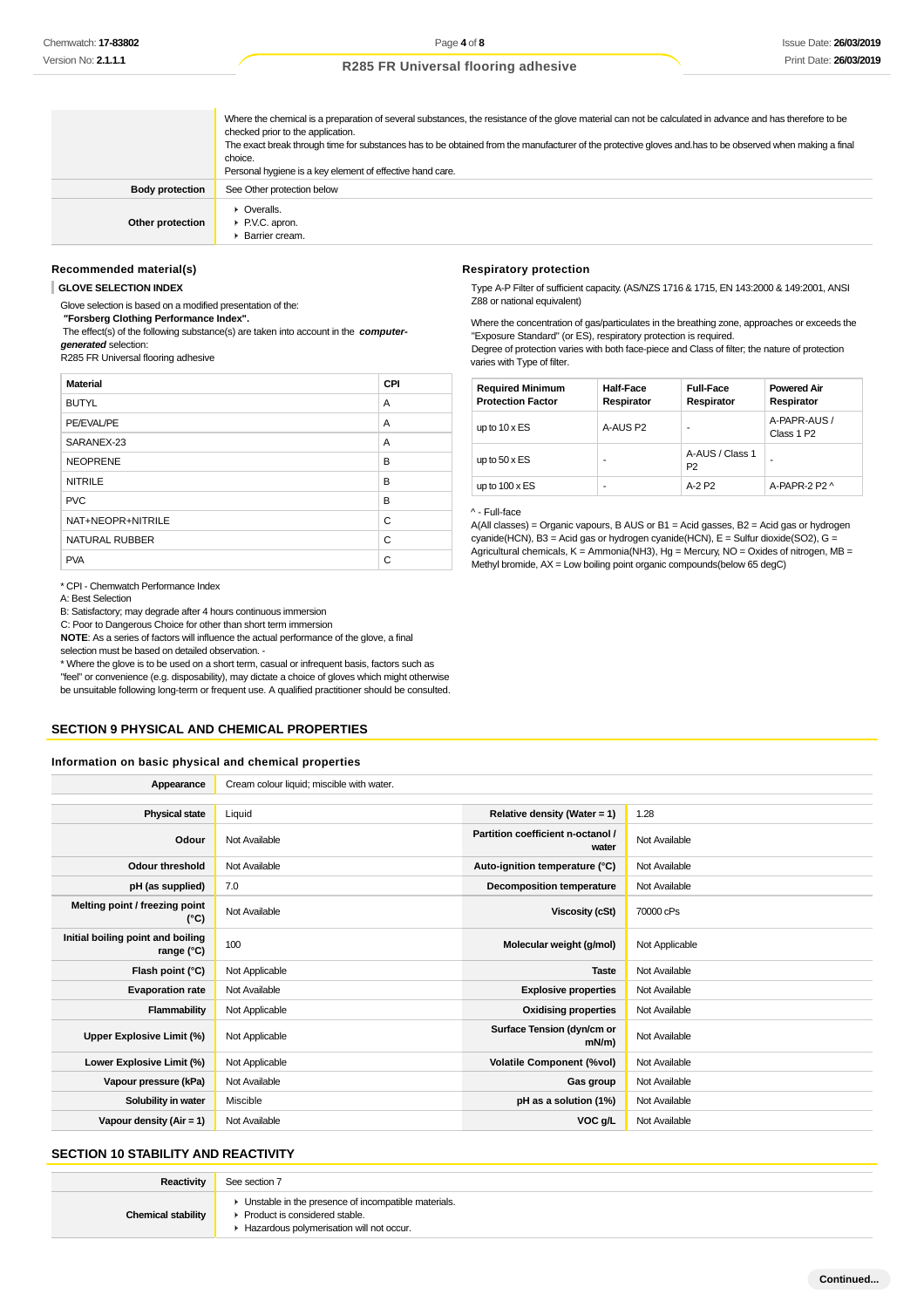| <b>Possibility of hazardous</b> See section 7 |               |
|-----------------------------------------------|---------------|
| Conditions to avoid                           | See section 7 |
| Incompatible materials                        | See section 7 |
| Hazardous decomposition<br>products           | See section 5 |

### **SECTION 11 TOXICOLOGICAL INFORMATION**

### **Information on toxicological effects**

| Inhaled             | Inhalation of high concentrations of gas/vapour causes lung irritation with coughing and nausea, central nervous depression with headache and dizziness,<br>slowing of reflexes, fatigue and inco-ordination.                                                                                                                                                                                                                                                                                                                                                                                                                                                                                                                                                                                                                                                                                                                               |
|---------------------|---------------------------------------------------------------------------------------------------------------------------------------------------------------------------------------------------------------------------------------------------------------------------------------------------------------------------------------------------------------------------------------------------------------------------------------------------------------------------------------------------------------------------------------------------------------------------------------------------------------------------------------------------------------------------------------------------------------------------------------------------------------------------------------------------------------------------------------------------------------------------------------------------------------------------------------------|
| Ingestion           | Accidental ingestion of the material may be damaging to the health of the individual.<br>Central nervous system (CNS) depression may include general discomfort, symptoms of giddiness, headache, dizziness, nausea, anaesthetic effects,<br>slowed reaction time, slurred speech and may progress to unconsciousness. Serious poisonings may result in respiratory depression and may be fatal.                                                                                                                                                                                                                                                                                                                                                                                                                                                                                                                                            |
| <b>Skin Contact</b> | There is some evidence to suggest that this material can cause inflammation of the skin on contact in some persons.<br>Open cuts, abraded or irritated skin should not be exposed to this material<br>Entry into the blood-stream, through, for example, cuts, abrasions or lesions, may produce systemic injury with harmful effects. Examine the skin prior to the<br>use of the material and ensure that any external damage is suitably protected.                                                                                                                                                                                                                                                                                                                                                                                                                                                                                      |
| Eye                 | Although the liquid is not thought to be an irritant (as classified by EC Directives), direct contact with the eye may produce transient discomfort<br>characterised by tearing or conjunctival redness (as with windburn).                                                                                                                                                                                                                                                                                                                                                                                                                                                                                                                                                                                                                                                                                                                 |
| Chronic             | Skin contact with the material is more likely to cause a sensitisation reaction in some persons compared to the general population.<br>Substance accumulation, in the human body, may occur and may cause some concern following repeated or long-term occupational exposure.<br>Rosin (colophany) has caused allergic contact dermatitis in solderers using resin flux-cored solders, can be a sensitiser for strings instrument players,<br>and has caused dermatitis after use in adhesive tapes [NIOSHTEC]. It is found in many products that commonly come in contact with the skin, including<br>cosmetics, sunscreens, veterinary medications, adhesives, sealants, polishes, paints and oils.<br>Essential oils and isolates derived from the Pinacea family, including the genera Pinus and Abies, should only be used when the level of peroxides is kept to<br>the lowest practicable level (less than 10 millimoles per litre). |

| <b>R285 FR Universal flooring</b> | <b>TOXICITY</b>                                                             | <b>IRRITATION</b>                                                                                                                                |
|-----------------------------------|-----------------------------------------------------------------------------|--------------------------------------------------------------------------------------------------------------------------------------------------|
| adhesive                          | Not Available                                                               | Not Available                                                                                                                                    |
|                                   | <b>TOXICITY</b>                                                             | <b>IRRITATION</b>                                                                                                                                |
| rosin-colophony                   | dermal (rat) LD50: >2000 mg/kg <sup>[1]</sup>                               | Not Available                                                                                                                                    |
|                                   | Oral (rat) LD50: >1000 mg/kg <sup>[1]</sup>                                 |                                                                                                                                                  |
| ethylene glycol monobutyl ether   | <b>TOXICITY</b>                                                             | <b>IRRITATION</b>                                                                                                                                |
|                                   | dermal (rat) LD50: >2000 mg/kg <sup>[1]</sup>                               | Eye (rabbit): 100 mg SEVERE                                                                                                                      |
|                                   | Inhalation (rat) LC50: 449.48655 mg/l/4H <sup>[2]</sup>                     | Eye (rabbit): 100 mg/24h-moderate                                                                                                                |
|                                   | Oral (rat) LD50: 250 mg/kg <sup>[2]</sup>                                   | Skin (rabbit): 500 mg, open; mild                                                                                                                |
| Legend:                           | data extracted from RTECS - Register of Toxic Effect of chemical Substances | 1. Value obtained from Europe ECHA Registered Substances - Acute toxicity 2.* Value obtained from manufacturer's SDS. Unless otherwise specified |

| <b>Acute Toxicity</b>                            | ×                                                                                                                                                                                                                                                                                                                                                                                                                                                                                                                                                                                                                                                                                                                                                                                                                                                                                                                                                                                                                                                                                                                                                                                                                                                                                                                                                                                                                                                                                                                                                                                                                                                                                                                                                                                                                                                                                                                                                                                                                                                                                                             | Carcinogenicity | × |
|--------------------------------------------------|---------------------------------------------------------------------------------------------------------------------------------------------------------------------------------------------------------------------------------------------------------------------------------------------------------------------------------------------------------------------------------------------------------------------------------------------------------------------------------------------------------------------------------------------------------------------------------------------------------------------------------------------------------------------------------------------------------------------------------------------------------------------------------------------------------------------------------------------------------------------------------------------------------------------------------------------------------------------------------------------------------------------------------------------------------------------------------------------------------------------------------------------------------------------------------------------------------------------------------------------------------------------------------------------------------------------------------------------------------------------------------------------------------------------------------------------------------------------------------------------------------------------------------------------------------------------------------------------------------------------------------------------------------------------------------------------------------------------------------------------------------------------------------------------------------------------------------------------------------------------------------------------------------------------------------------------------------------------------------------------------------------------------------------------------------------------------------------------------------------|-----------------|---|
| <b>ETHYLENE GLYCOL</b><br><b>MONOBUTYL ETHER</b> | conjunctivitis.<br>The material may cause skin irritation after prolonged or repeated exposure and may produce on contact skin redness, swelling, the production of vesicles,<br>scaling and thickening of the skin.<br>For ethylene glycol monoalkyl ethers and their acetates (EGMAEs):<br>Typical members of this category are ethylene glycol propylene ether (EGPE), ethylene glycol butyl ether (EGBE) and ethylene glycol hexyl ether (EGHE)<br>and their acetates.<br>EGMAEs are substrates for alcohol dehydrogenase isozyme ADH-3, which catalyzes the conversion of their terminal alcohols to aldehydes (which are<br>transient metabolites). Further, rapid conversion of the aldehydes by aldehyde dehydrogenase produces alkoxyacetic acids, which are the predominant<br>urinary metabolites of mono substituted glycol ethers.<br>Acute Toxicity: Oral LD50 values in rats for all category members range from 739 (EGHE) to 3089 mg/kg bw (EGPE), with values increasing with<br>decreasing molecular weight.<br>Animal testing showed that exposure to ethylene glycol monobutyl ether resulted in toxicity to both the mother and the embryo. Reproductive effects were<br>thought to be less than that of other monoalkyl ethers of ethylene glycol.<br>Chronic exposure may cause anaemia, with enlargement and fragility of red blood cells. It is thought that in animals butoxyethanol may cause generalized<br>clotting and bone infarction.<br>For ethylene glycol:<br>Ethylene glycol is quickly and extensively absorbed throughout the gastrointestinal tract. Limited information suggests that it is also absorbed through the<br>airways; absorption through skin is apparently slow. Following absorption, it is distributed throughout the body. In humans, it is initially metabolized by<br>alcohol dehydrogenase to form glycoaldehyde, which is rapidly converted to glycolic acid and glyoxal.<br>NOTE: Changes in kidney, liver, spleen and lungs are observed in animals exposed to high concentrations of this substance by all routes. ** ASCC (NZ)<br><b>SDS</b> |                 |   |
|                                                  | immune reactions.<br>The material may produce severe irritation to the eye causing pronounced inflammation. Repeated or prolonged exposure to irritants may produce                                                                                                                                                                                                                                                                                                                                                                                                                                                                                                                                                                                                                                                                                                                                                                                                                                                                                                                                                                                                                                                                                                                                                                                                                                                                                                                                                                                                                                                                                                                                                                                                                                                                                                                                                                                                                                                                                                                                           |                 |   |
| <b>ROSIN-COLOPHONY</b>                           | The following information refers to contact allergens as a group and may not be specific to this product.<br>Contact allergies quickly manifest themselves as contact eczema, more rarely as urticaria or Quincke's oedema. The pathogenesis of contact eczema<br>involves a cell-mediated (T lymphocytes) immune reaction of the delayed type. Other allergic skin reactions, e.g. contact urticaria, involve antibody-mediated                                                                                                                                                                                                                                                                                                                                                                                                                                                                                                                                                                                                                                                                                                                                                                                                                                                                                                                                                                                                                                                                                                                                                                                                                                                                                                                                                                                                                                                                                                                                                                                                                                                                              |                 |   |
|                                                  |                                                                                                                                                                                                                                                                                                                                                                                                                                                                                                                                                                                                                                                                                                                                                                                                                                                                                                                                                                                                                                                                                                                                                                                                                                                                                                                                                                                                                                                                                                                                                                                                                                                                                                                                                                                                                                                                                                                                                                                                                                                                                                               |                 |   |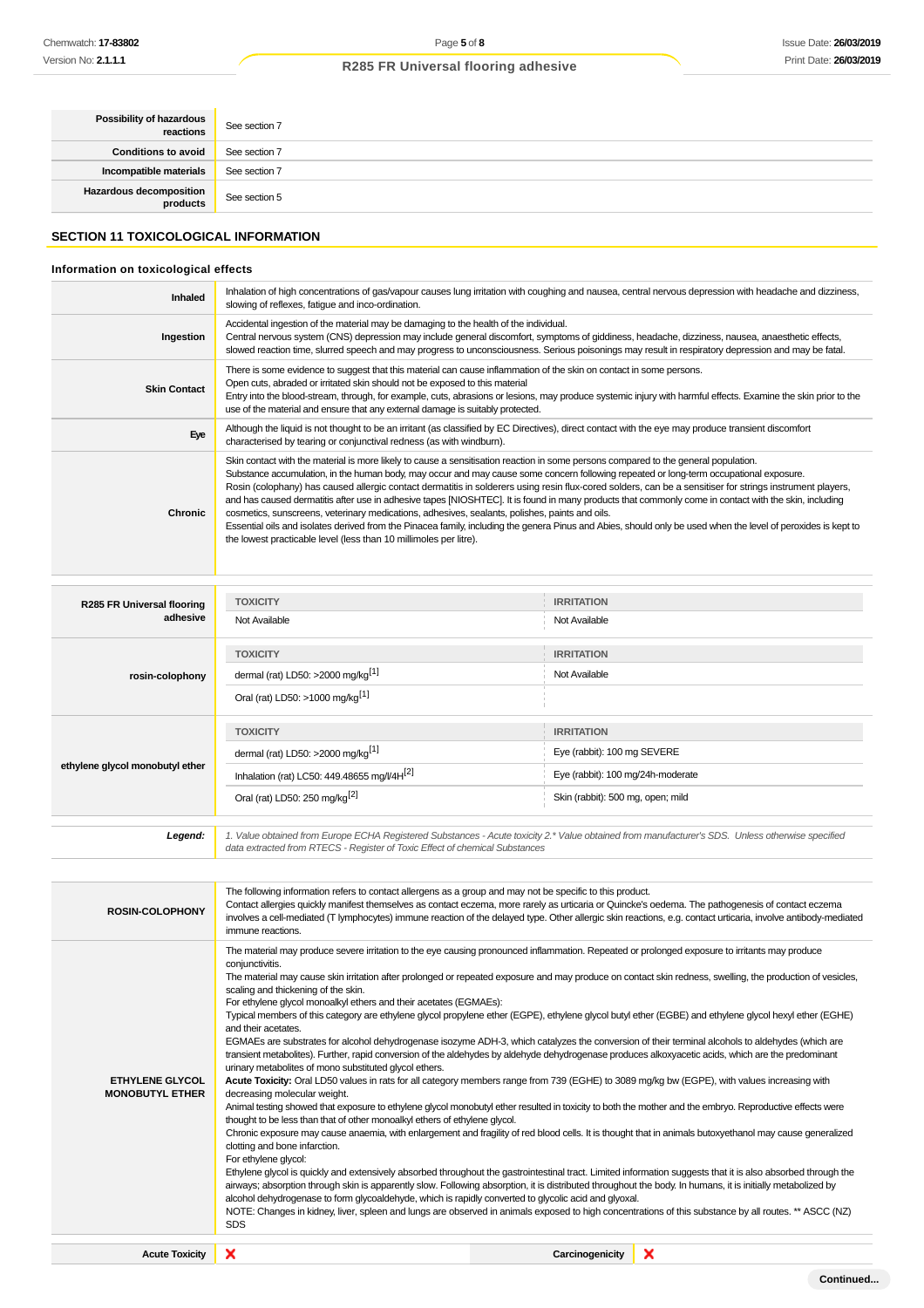| <b>Skin Irritation/Corrosion</b>            |   | Reproductivity                  |                                                                                                    |
|---------------------------------------------|---|---------------------------------|----------------------------------------------------------------------------------------------------|
| <b>Serious Eye Damage/Irritation</b>        |   | <b>STOT - Single Exposure</b>   |                                                                                                    |
| <b>Respiratory or Skin</b><br>sensitisation | w | <b>STOT - Repeated Exposure</b> | ×                                                                                                  |
| Mutagenicity                                | × | <b>Aspiration Hazard</b>        | ×                                                                                                  |
|                                             |   | egend :                         | $\blacktriangleright$ - Data either not available or does not fill the criteria for classification |

**Legend:** – Data either not available or does not fill the criteria for classification – Data available to make classification

### **SECTION 12 ECOLOGICAL INFORMATION**

#### **Toxicity**

| <b>R285 FR Universal flooring</b><br>adhesive                                                                                                                                                                                                                                                                                                                                                              | <b>ENDPOINT</b><br>Not | <b>TEST DURATION (HR)</b><br>Not Available | <b>SPECIES</b><br>Not Available | VALUE<br>Not | <b>SOURCE</b><br>Not |
|------------------------------------------------------------------------------------------------------------------------------------------------------------------------------------------------------------------------------------------------------------------------------------------------------------------------------------------------------------------------------------------------------------|------------------------|--------------------------------------------|---------------------------------|--------------|----------------------|
|                                                                                                                                                                                                                                                                                                                                                                                                            | Available              |                                            |                                 | Available    | Available            |
|                                                                                                                                                                                                                                                                                                                                                                                                            | <b>ENDPOINT</b>        | <b>TEST DURATION (HR)</b>                  | <b>SPECIES</b>                  | VALUE        | <b>SOURCE</b>        |
|                                                                                                                                                                                                                                                                                                                                                                                                            | <b>LC50</b>            | 96                                         | Fish                            | $0.144$ mg/L | 3                    |
| rosin-colophony                                                                                                                                                                                                                                                                                                                                                                                            | <b>EC50</b>            | 48                                         | Crustacea                       | >2-mg/L      | 2                    |
|                                                                                                                                                                                                                                                                                                                                                                                                            | <b>EC50</b>            | 96                                         | Algae or other aquatic plants   | $0.031$ mg/L | 2                    |
|                                                                                                                                                                                                                                                                                                                                                                                                            | <b>NOEC</b>            | 96                                         | Algae or other aquatic plants   | 0.013mg/L    | $\frac{1}{2}$        |
|                                                                                                                                                                                                                                                                                                                                                                                                            | <b>ENDPOINT</b>        | <b>TEST DURATION (HR)</b>                  | <b>SPECIES</b>                  | <b>VALUE</b> | <b>SOURCE</b>        |
|                                                                                                                                                                                                                                                                                                                                                                                                            | <b>LC50</b>            | 96                                         | Fish                            | 1-700mg/L    | 2                    |
| ethylene glycol monobutyl ether                                                                                                                                                                                                                                                                                                                                                                            | EC50                   | 48                                         | Crustacea                       | ca.1-800mg/L | 2                    |
|                                                                                                                                                                                                                                                                                                                                                                                                            | EC50                   | 72                                         | Algae or other aquatic plants   | 1-840mg/L    | 2                    |
|                                                                                                                                                                                                                                                                                                                                                                                                            | <b>NOEC</b>            | 24                                         | Crustacea                       | $>1$ -mg/L   | 2                    |
| Extracted from 1. IUCLID Toxicity Data 2. Europe ECHA Registered Substances - Ecotoxicological Information - Aquatic Toxicity 3. EPIWIN Suite V3.12<br>Legend:<br>(QSAR) - Aquatic Toxicity Data (Estimated) 4. US EPA, Ecotox database - Aquatic Toxicity Data 5. ECETOC Aquatic Hazard Assessment Data 6. NITE<br>(Japan) - Bioconcentration Data 7. METI (Japan) - Bioconcentration Data 8. Vendor Data |                        |                                            |                                 |              |                      |

**DO NOT** discharge into sewer or waterways.

### **Persistence and degradability**

| Ingredient                      | Persistence: Water/Soil     | Persistence: Air              |
|---------------------------------|-----------------------------|-------------------------------|
| rosin-colophony                 | <b>HIGH</b>                 | <b>HIGH</b>                   |
| ethylene glycol monobutyl ether | LOW (Half-life = $56$ days) | LOW (Half-life $= 1.37$ days) |

### **Bioaccumulative potential**

| Ingredient                      | <b>Bioaccumulation</b>   |
|---------------------------------|--------------------------|
| rosin-colophony                 | $HIGH (LogKOW = 6.4607)$ |
| ethylene glycol monobutyl ether | LOW (BCF = $2.51$ )      |

### **Mobility in soil**

| Ingredient                      | <b>Mobility</b>       |
|---------------------------------|-----------------------|
| rosin-colophony                 | LOW ( $KOC = 21990$ ) |
| ethylene glycol monobutyl ether | $HIGH (KOC = 1)$      |

### **SECTION 13 DISPOSAL CONSIDERATIONS**

# **Waste treatment methods**

| Product / Packaging disposal | Containers may still present a chemical hazard/ danger when empty.                                                                                          |
|------------------------------|-------------------------------------------------------------------------------------------------------------------------------------------------------------|
|                              | Return to supplier for reuse/ recycling if possible.                                                                                                        |
|                              | Otherwise:                                                                                                                                                  |
|                              | If container can not be cleaned sufficiently well to ensure that residuals do not remain or if the container cannot be used to store the same product, then |
|                              | puncture containers, to prevent re-use, and bury at an authorised landfill.                                                                                 |
|                              | • Where possible retain label warnings and SDS and observe all notices pertaining to the product.                                                           |
|                              | DO NOT allow wash water from cleaning or process equipment to enter drains.                                                                                 |
|                              | It may be necessary to collect all wash water for treatment before disposal.                                                                                |
|                              | In all cases disposal to sewer may be subject to local laws and regulations and these should be considered first.                                           |
|                              | $\triangleright$ Where in doubt contact the responsible authority.                                                                                          |
|                              | Recycle wherever possible.                                                                                                                                  |
|                              | ► Consult manufacturer for recycling options or consult local or regional waste management authority for disposal if no suitable treatment or disposal      |
|                              | facility can be identified.                                                                                                                                 |
|                              | Dispose of by: burial in a land-fill specifically licensed to accept chemical and / or pharmaceutical wastes or incineration in a licensed apparatus (after |
|                              | admixture with suitable combustible material).                                                                                                              |
|                              | Decontaminate empty containers.                                                                                                                             |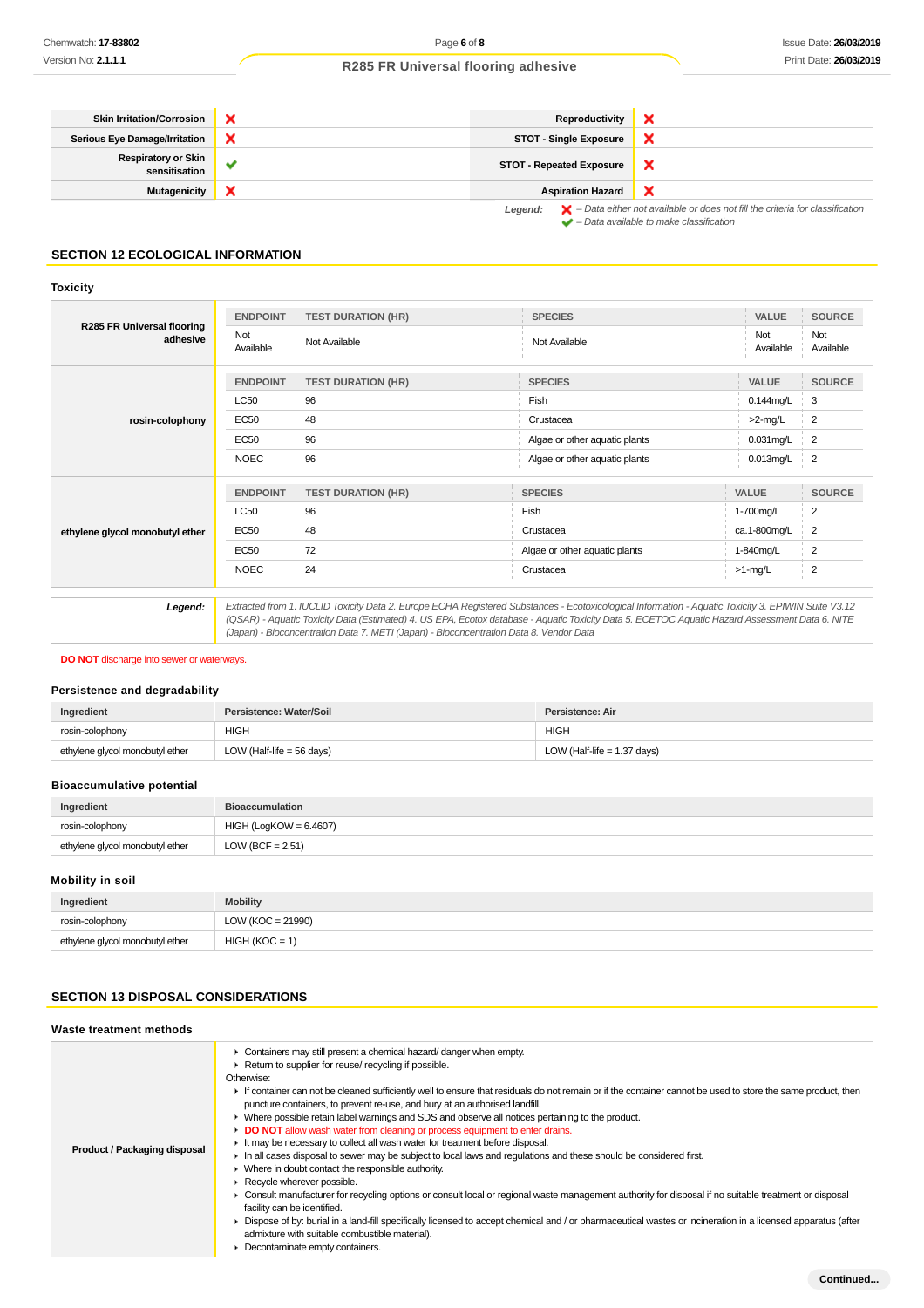### **SECTION 14 TRANSPORT INFORMATION**

#### **Labels Required**

| <b>Marine Pollutant</b> | <b>NO</b><br>Not Applicable |
|-------------------------|-----------------------------|
| <b>HAZCHEM</b>          | Not Applicable              |

### **Land transport (ADG): NOT REGULATED FOR TRANSPORT OF DANGEROUS GOODS**

**Air transport (ICAO-IATA / DGR): NOT REGULATED FOR TRANSPORT OF DANGEROUS GOODS**

#### **Sea transport (IMDG-Code / GGVSee): NOT REGULATED FOR TRANSPORT OF DANGEROUS GOODS**

**Transport in bulk according to Annex II of MARPOL and the IBC code** Not Applicable

#### **SECTION 15 REGULATORY INFORMATION**

#### **Safety, health and environmental regulations / legislation specific for the substance or mixture**

#### **ROSIN-COLOPHONY(8050-09-7) IS FOUND ON THE FOLLOWING REGULATORY LISTS**

| Australia Hazardous Chemical Information System (HCIS) - Hazardous Chemicals | IMO IBC Code Chapter 17: Summary of minimum requirements                  |
|------------------------------------------------------------------------------|---------------------------------------------------------------------------|
| Australia Inventory of Chemical Substances (AICS)                            | IMO MARPOL (Annex II) - List of Noxious Liquid Substances Carried in Bulk |
| GESAMP/EHS Composite List - GESAMP Hazard Profiles                           |                                                                           |
|                                                                              |                                                                           |

### **ETHYLENE GLYCOL MONOBUTYL ETHER(111-76-2) IS FOUND ON THE FOLLOWING REGULATORY LISTS**

| Australia Dangerous Goods Code (ADG Code) - Dangerous Goods List                          | <b>GESAMP/EHS Composite List - GESAMP Hazard Profiles</b>                            |
|-------------------------------------------------------------------------------------------|--------------------------------------------------------------------------------------|
| Australia Dangerous Goods Code (ADG Code) - List of Emergency Action Codes                | IMO IBC Code Chapter 17: Summary of minimum requirements                             |
| Australia Exposure Standards                                                              | IMO MARPOL 73/78 (Annex II) - List of Other Liquid Substances                        |
| Australia Hazardous Chemical Information System (HCIS) - Hazardous Chemicals              | International Agency for Research on Cancer (IARC) - Agents Classified by the IARC   |
| Australia Inventory of Chemical Substances (AICS)                                         | Monographs                                                                           |
| Australia Standard for the Uniform Scheduling of Medicines and Poisons (SUSMP) - Appendix | International Air Transport Association (IATA) Dangerous Goods Regulations           |
| $E$ (Part 2)                                                                              | International Maritime Dangerous Goods Requirements (IMDG Code)                      |
| Australia Standard for the Uniform Scheduling of Medicines and Poisons (SUSMP) - Appendix | United Nations Recommendations on the Transport of Dangerous Goods Model Regulations |
| $F$ (Part 3)                                                                              | (Chinese)                                                                            |
| Australia Standard for the Uniform Scheduling of Medicines and Poisons (SUSMP) - Index    | United Nations Recommendations on the Transport of Dangerous Goods Model Regulations |
| Australia Standard for the Uniform Scheduling of Medicines and Poisons (SUSMP) - Part 2,  | (English)                                                                            |
| Section Seven - Appendix I                                                                | United Nations Recommendations on the Transport of Dangerous Goods Model Regulations |
| Australia Standard for the Uniform Scheduling of Medicines and Poisons (SUSMP) - Schedule | (Spanish)                                                                            |
| b                                                                                         |                                                                                      |

### **National Inventory Status**

| <b>National Inventory</b>     | <b>Status</b>                                                                                                                                                                                 |
|-------------------------------|-----------------------------------------------------------------------------------------------------------------------------------------------------------------------------------------------|
| Australia - AICS              | No (Ingredients determined not to be hazardous) Non-disclosed ingredients                                                                                                                     |
| Canada - DSL                  | No (Ingredients determined not to be hazardous) Non-disclosed ingredients                                                                                                                     |
| Canada - NDSL                 | No (rosin-colophony; ethylene glycol monobutyl ether; Ingredients determined not to be hazardous) Non-disclosed ingredients                                                                   |
| China - IECSC                 | No (Ingredients determined not to be hazardous) Non-disclosed ingredients                                                                                                                     |
| Europe - EINEC / ELINCS / NLP | No (Ingredients determined not to be hazardous) Non-disclosed ingredients                                                                                                                     |
| Japan - ENCS                  | No (rosin-colophony; Ingredients determined not to be hazardous) Non-disclosed ingredients                                                                                                    |
| Korea - KECI                  | No (Ingredients determined not to be hazardous) Non-disclosed ingredients                                                                                                                     |
| New Zealand - NZIoC           | No (Ingredients determined not to be hazardous) Non-disclosed ingredients                                                                                                                     |
| Philippines - PICCS           | No (Ingredients determined not to be hazardous) Non-disclosed ingredients                                                                                                                     |
| USA - TSCA                    | No (Ingredients determined not to be hazardous) Non-disclosed ingredients                                                                                                                     |
| Legend:                       | $Yes = All ingredients are on the inventory$<br>No = Not determined or one or more ingredients are not on the inventory and are not exempt from listing(see specific ingredients in brackets) |

### **SECTION 16 OTHER INFORMATION**

| <b>Date</b><br>Povicion | 26/<br>1.17<br>2019 |
|-------------------------|---------------------|
| niti<br>Date            | ה2<br>1 4<br>       |

#### **Other information**

Classification of the preparation and its individual components has drawn on official and authoritative sources as well as independent review by the Chemwatch Classification committee using available literature references.

The SDS is a Hazard Communication tool and should be used to assist in the Risk Assessment. Many factors determine whether the reported Hazards are Risks in the workplace or other settings. Risks may be determined by reference to Exposures Scenarios. Scale of use, frequency of use and current or available engineering controls must be considered.

#### **Definitions and abbreviations**

PC-TWA: Permissible Concentration-Time Weighted Average

PC-STEL: Permissible Concentration-Short Term Exposure Limit